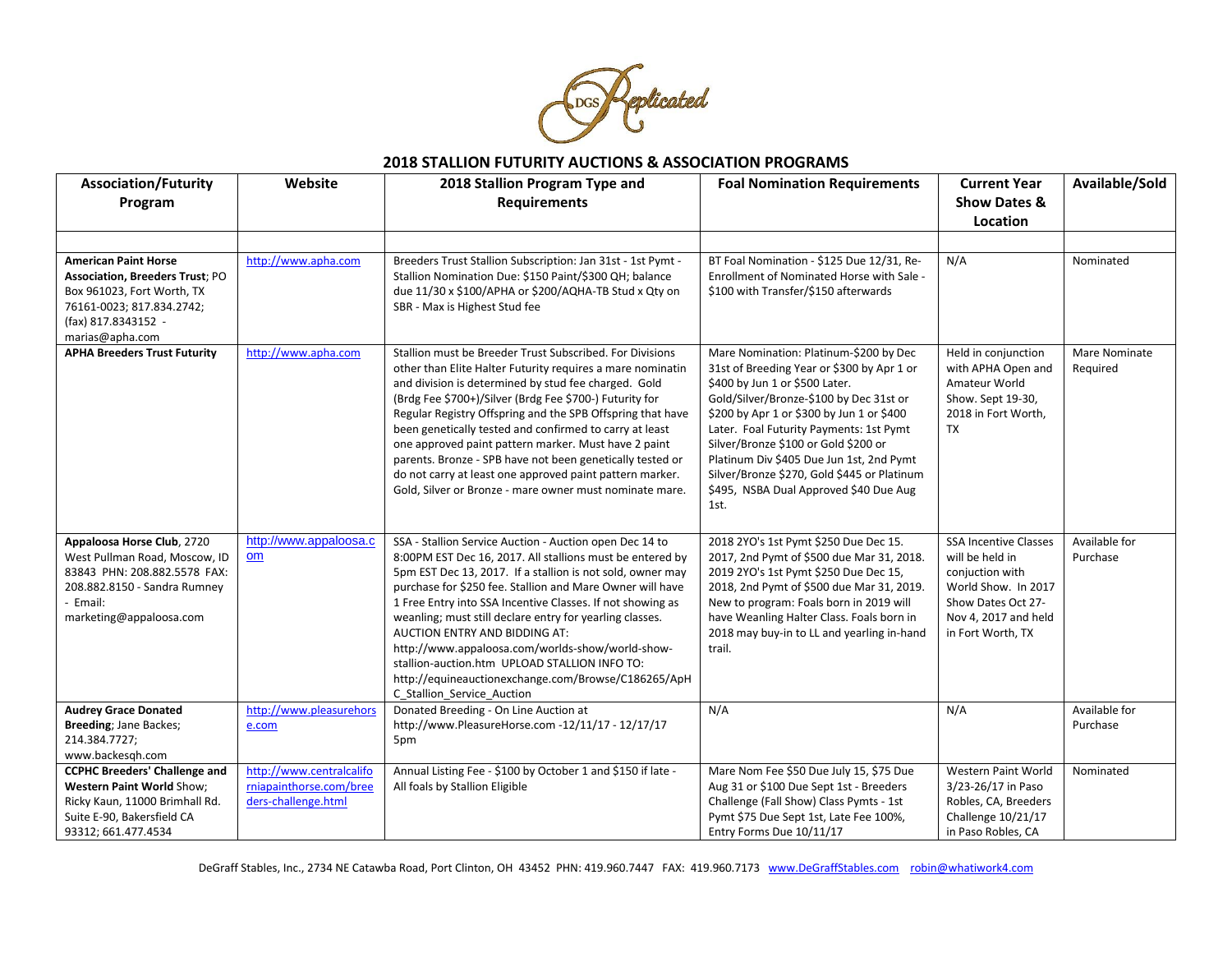

| <b>CVPHC Central Virginia Paint</b><br>Horse Club; Sarah Adam Wells,<br>1790 Westwood Farms Ct.,<br>Mechanicsville VA 23111, Email:<br>colorclassicvphc@gmail.com<br>Cell: 804.512.7507           | http://www.virginiapaint<br>horseclub.org                                                                  | SSA - Stallion Service Auction - Stallion Breeding Sells at<br>50% of Current Fee. Stallion Owners Receive 10% of<br>progeny winnings.                                                                                                                                                                                                                                                                                                                                                                                    | Futurity Deadlines: Early \$75 Due 7/16,<br>Late \$100 Due 8/15, Late-Late \$200 Due<br>9/1 at Noon                                                                                                                                                                                | Color Classic Held<br>$9/1/17 - 9/3/17$ in<br>Lexington VA                                                                                  | Available for<br>Purchase |
|---------------------------------------------------------------------------------------------------------------------------------------------------------------------------------------------------|------------------------------------------------------------------------------------------------------------|---------------------------------------------------------------------------------------------------------------------------------------------------------------------------------------------------------------------------------------------------------------------------------------------------------------------------------------------------------------------------------------------------------------------------------------------------------------------------------------------------------------------------|------------------------------------------------------------------------------------------------------------------------------------------------------------------------------------------------------------------------------------------------------------------------------------|---------------------------------------------------------------------------------------------------------------------------------------------|---------------------------|
| East Coast Halter Futurity, 3711<br>E. Chestnut Ave., Vineland, NJ<br>08361 - marcyw108@aol.com                                                                                                   | http://www.eastcoasthal<br>terfuturity.net/                                                                | Annual Stallion SSA: Bidding 01/01/18 - 01/28/18 OnLine<br>at https://prohorseservices.com. Stallion must sell or pay<br>nomination (see below) annually to make ALL foals<br>eligible. 2017 Bid Amount starts at 50% of Listed Breeding<br>Fee. Bids Must be received by 12 noon Jan 1st. Sealed bid<br>opening Jan 1 and notification Jan 2. Earliest postmark to<br>determine bid winner in event of tie. Unsold breedings<br>available for 60% of advertised fee until Jun 1st.                                       | Show Entries: \$400 Due by May 15, or \$500<br>Due by Jun 15, or \$600 Due by Jul 15 or<br>\$700 Due by Aug 15 or \$800 Due Sept 1 or<br>\$1000 Due Day of Show                                                                                                                    | <b>East Coast Halter</b><br>Futurity will be held<br>at Lexington VA in<br>conjunction with the<br><b>VPHC Color Classic</b><br>on Sept 1st | Available for<br>Purchase |
| <b>East Coast Halter Futurity -</b><br>Performance Halter Division                                                                                                                                | http://www.eastcoasthal<br>terfuturity.net/                                                                | Annual Stallion SSA: Bidding 01/01/18 - 01/28/18 OnLine<br>at https://prohorseservices.com. Stallion must sell or pay<br>nomination (see below) annually to make ALL foals<br>eligible. Stallion Owner must be member, Regular<br>Enrollment \$500 (incl 1 entry) or Gold Enrollment \$850<br>(incl 2 entries) is Due Apr 1st. Late Fee \$500. Stallion<br>owner gets 10% of Offspring Earnings. After payment ALL<br>Weanlings, Yearlings and 3YOs are eligible for 2018 show.<br>Stallions not accepted after Aug 31st. | Sire OR Dam MUST have Performance ROM<br>or have Produced a Performance ROM for<br>offspring to Qualify. Foals may not show in<br>BOTH Divisions; must choose - only for that<br>year. Show Entries: \$400 Due by Jul 1, or<br>\$800 Due Aug 2 or \$1000 Due Sept 2 Day of<br>Show | East Coast Halter<br>Futurity will be held<br>at Lexington VA in<br>conjunction with the<br><b>VPHC Color Classic</b><br>on Sept 1st        | Available for<br>Purchase |
| <b>Gallop Charities-Ronald</b><br><b>McDonald House, Gallop</b><br>Stallion Services Auction, 16622<br>N. Sunnyvale Drive, Nine Mile<br>Falls, WA 99026-9345, Barbara<br>Turner PHN: 509.990.4167 | http://www.gallopauctio<br>n.com/rmhspokane.yde<br>$\overline{\Lambda}$                                    | SSA - Stallion Service Auction - Sunday: January 28, 2018.<br>Mailed bids accepted if postmarked by Jan 22, 2018;<br>checks must be enclosed. Phone bids may be made prior<br>to Jan 28th at 509.990.4167. Day of auction is Live<br>Streaming and you can bid live by dialing the 1-866<br>Flashing Phone Number on Screen starting at 11:00 am<br>PST. Auction begins 12:00PM PST. Live stream:<br>www.GALLOPAUCTION.com No bid for less than \$100 will<br>be accepted.                                                | N/A                                                                                                                                                                                                                                                                                | N/A                                                                                                                                         | Available for<br>Purchase |
| Go For The Gold SSA -<br>Oklahoma Palomino Exhibitor<br>Association, C/O Marilyn<br>Dunahay, 1780 S. 4200 Rd.,<br>Claremore, OK 74017;<br>918.760.9841                                            | http://www.opeagoforth<br>egold.net Bidding:<br>https://prohorseservices.<br>com/2017/go-for-the-<br>gold/ | SSA - Stallion Service Auction - On Line Auction: 12/15/17<br>- 01/25/18 - http://prohorseservices.com. Sealed bids will<br>be opened Jan 15th of breeding year; multiple bids in<br>increments of \$100 allowed. All unsold Stallion Services<br>available at 50% of their advertised fee until end of<br>breeding season. (\$300 Min). Sold Stallions; Stallion owner<br>gets 1 Free Breeding and All Stallions Foals are eligible.                                                                                     | Futurity Entries: \$150 Due June 30, \$50<br>Late Fee to Aug 15th, \$200 Penalty Due<br>until Show Date                                                                                                                                                                            | Show held Labor Day<br>Weekend in<br>Claremore, OK                                                                                          | Available for<br>Purchase |
| <b>Illinois Paint Horse Association</b><br><b>SSA: Steve and Connie Morse,</b><br>6339 Norfolk Road, Decatur, IL<br>62521 PHN: 217.428.7923                                                       | http://www.IllinoisPaint<br>Horse.com                                                                      | SSA - Stallion Service Auction - Contact association to<br>purchase. Bids start at 50% of breeding fee. Stallion<br>Nomination Forms due 12/31 Prior to breeding year.                                                                                                                                                                                                                                                                                                                                                    | Futurity Entries: \$100 Due Aug 15th, Late<br>Fee Until Sept 15th is \$200                                                                                                                                                                                                         | Futurity &<br>PaintORama Held in<br>Gordyville 9/30/17-<br>10/01/17 - There is a                                                            | Available for<br>Purchase |

DeGraff Stables, Inc., 2734 NE Catawba Road, Port Clinton, OH 43452 PHN: 419.960.7447 FAX: 419.960.7173 [www.DeGraffStables.com](http://www.degraffstables.com/) [robin@whatiwork4.com](mailto:robin@whatiwork4.com)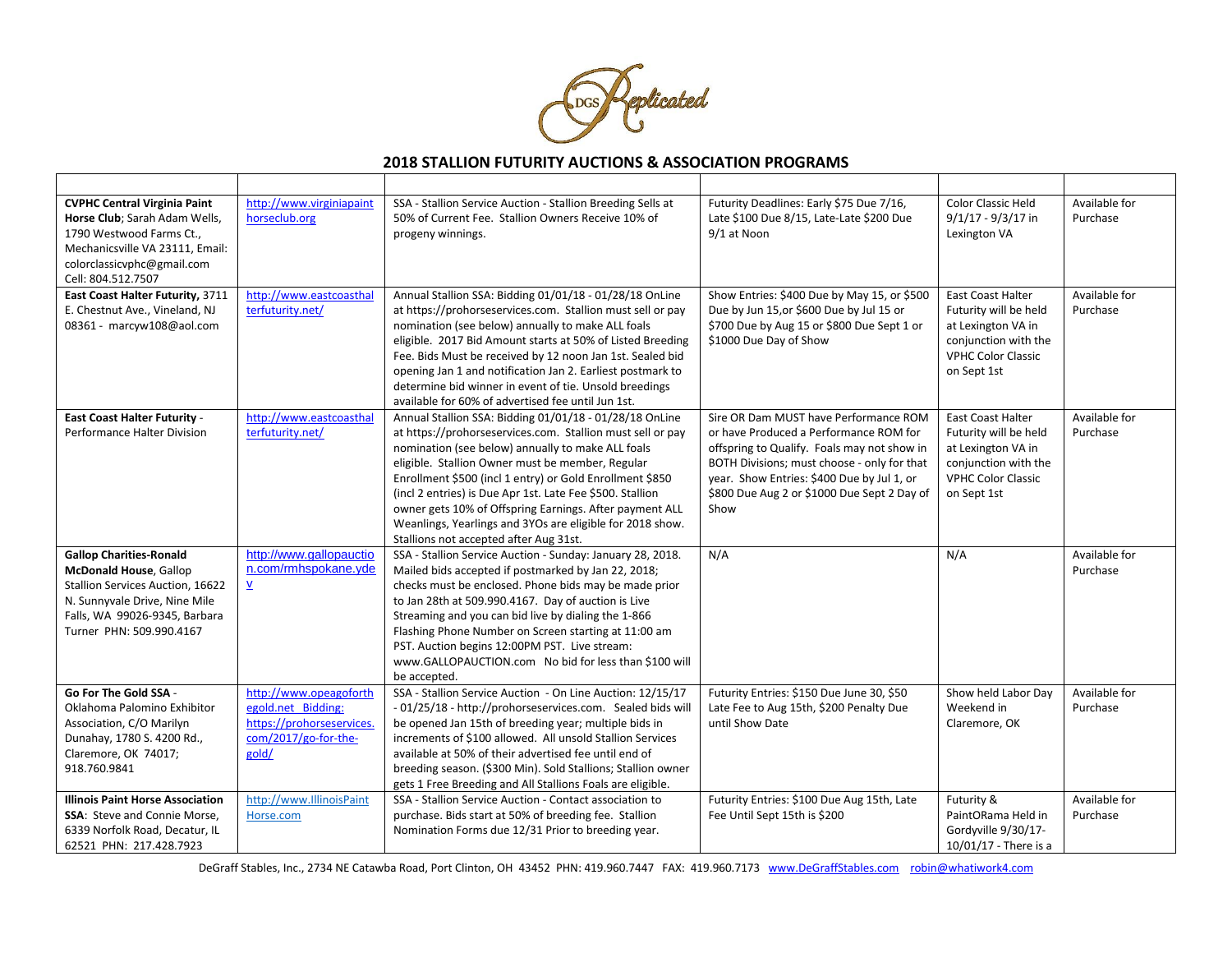

| Email:<br>futurity@illinoispainthorse.com                                                                                                                        |                                        | Stallion owners may buy back their own Stallion Service by<br>12/01 of the Breeding year.                                                                                                                                                                                                                                                                                                                                                                                                   |                                                                                                                                                                                                                                                                                                                                           | Triple Crown Cash<br>Award to High Point<br>Horse of All 3 Years<br>of Eligibility and an<br>IPHA Get of Sire<br>Award to High Point<br>Progeny of Stallion |                                                                     |
|------------------------------------------------------------------------------------------------------------------------------------------------------------------|----------------------------------------|---------------------------------------------------------------------------------------------------------------------------------------------------------------------------------------------------------------------------------------------------------------------------------------------------------------------------------------------------------------------------------------------------------------------------------------------------------------------------------------------|-------------------------------------------------------------------------------------------------------------------------------------------------------------------------------------------------------------------------------------------------------------------------------------------------------------------------------------------|-------------------------------------------------------------------------------------------------------------------------------------------------------------|---------------------------------------------------------------------|
| <b>Illinois Quarter Horse</b><br>Association SSA; Connie,<br>McLaughlin, 15238 Nokomis<br>Road, Nokomis, IL 62075 Cell:<br>217.825.8763, Home:<br>217.563.2707   | http://www.ilqha.com/fu<br>turity.html | SSA - Stallion Service Auction - 6:00 PM CDT, Saturday Jan<br>19 until 8:00PM CDT Jan 22, 2018 - will be conducted by<br>call in bid. Call Connie McLaughlin at 217.825.8763 or via<br>email at conniebmclaughlin@hotmail.com. Bidding Starts<br>at 60% of Advt Stud Fee (Min \$350). After Jan 22nd, bids<br>are first-come, first-serve basis. Stallion Service Must Sell<br>by Jun 1st for Stallion Owner Foal Eligibility - Catalog<br>Deadline 12/15/17 & Supplement Deadline 01/15/18 | Futurity Div: Open, NonPro & Closed:<br>Weanling & Yearling Entry 1st Pymt Due<br>May 15, 2nd Pymt Jun 15. 2 & 3 Yos: 1st<br>Due May 15, 2nd Jun 15 & 3rd July 15.Late<br>payments apply. No entries accepted after<br>July 15.                                                                                                           | Futurity held in<br>Gordyville 9/15/17 -<br>9/17/17                                                                                                         | Available for<br>Purchase                                           |
| Iowa Paint Horse Club SSA;<br>Kaitlin Westphal, 13696 N.<br>107th Ave E., Gilman, IA 50106<br>email:kaitlin.westphal@gmail.co<br>m cell: 641.990.6580            | http://iphcstallionauction<br>.com/    | SSA - Stallion Service Auction - 12/31/17 - 02/04/18<br>OnLine at http://iphcstallionauction.com/ - Pay 50% of<br>Advt Stud fee Plus \$25 (\$175 Min)                                                                                                                                                                                                                                                                                                                                       | Mare Nom Due Dec 1st or \$100 Penalty,<br>Foal ID Form & \$155 Due Jul 1, Yearling<br>Sustaining Fee \$30 Due Apr 1st, 2YO Maint<br>Form Due Sept 1, 3YO pay \$150 by Aug 1st,<br>No Entries Accepted after Sept 1st                                                                                                                      | Futurity held Cedar<br>Rapids IA 10/14/17 -<br>10/15/17                                                                                                     | Available for<br>Purchase                                           |
| <b>Iowa Quarter Horse</b><br><b>Association, IQHA Stallion</b><br>Auction, PO Box 584, Cedar Falls<br>IA 50613 - PHN: 319.277.2200 -<br>Email: IowaQHA@gmail.com | http://www.iowaguarter<br>horse.com    | SSA - Stallion Service Auction - 6:00 PM CDT, Saturday Jan<br>19 until 8:00PM CDT Jan 22, 2018 - will be conducted by<br>call in bid. Call Connie McLaughlin at 217.825.8763 or via<br>email at conniebmclaughlin@hotmail.com. Bidding Starts<br>at 60% of Advt Stud Fee (Min \$350). After Jan 22nd, bids<br>are first-come, first-serve basis. Stallion Service Must Sell<br>by Jun 1st for Stallion Owner Foal Eligibility - Catalog<br>Deadline 12/15/17 & Supplement Deadline 01/15/18 | Mare Nom \$50 Due Dec 1st, Weanling-3YO<br>\$75 Fee Due Jul 1st or \$250 Late Due Sept<br>2 to Show. Carry Over Brdg or Weanling-<br>2YO has \$50 Due by Dec 1st. Open-NonPro<br>Entries \$100 Due Jul 1 or \$200 Day of Show                                                                                                             | Futurity held<br><b>DesMoines IA</b><br>09/21/17 - 09/24/17                                                                                                 | Available for<br>Purchase                                           |
| <b>Michigan Quarter Horse</b><br>Association SSA; PO Box 278,<br>Greenville, MI 48838 PHN:<br>616.225.8211, FAX:<br>616.225.8313                                 | http://www.miquarterho<br>rse.com      | SSA - Stallion Service Auction - Live Auction on 01/13/18 at<br>Ramada Inn, Lansing MI. Bids Start 60% of Brdg Fee Plus<br>\$25 (\$400 Min). Call MQHA Office 616.225.8211 to<br>Participate by Phone.                                                                                                                                                                                                                                                                                      | Futurity Fee Per Class - 1st Pymt Due by<br>8/1, Late Fee Due by 9/1 and after 9/1<br>Penalty is Double                                                                                                                                                                                                                                   | <b>Futurity Held</b><br>09/14/17 - 09/17/17<br>- MSU Pavilion, East<br>Lansing MI                                                                           | Available for<br>Purchase                                           |
| <b>National Snaffle Bit Assoc BCF</b><br>(Must be in NSBA SIF Program)<br>Same Contact info as below                                                             | http://www.nsba.com                    | Annual Stallion Enrollment Fee: \$400 Due May 15th, After<br>May 15th is \$800                                                                                                                                                                                                                                                                                                                                                                                                              | BCF Enrollment (12/31/17): Due Dec 15th<br>of Foaling Year or by May 15 of Yearling<br>Year, After May 15 \$1000, Jan 1st of<br>2YO&3YO year is \$2,000, 4YO&Older until<br>12/31/17 is \$750 - BCF Enrollment<br>901/01/18): Due Dec 15th Weanling,<br>Yearlings by 5/15 is \$200, After May 15th is<br>\$1000, 2YO is \$2000 on Jan 1st | NSBA World Show &<br>BCF - 08/11/18 -<br>08/19/18 - Tulsa OK                                                                                                | Will Nominate in<br>2019 (Nomination<br>Due when Foals<br>are Born) |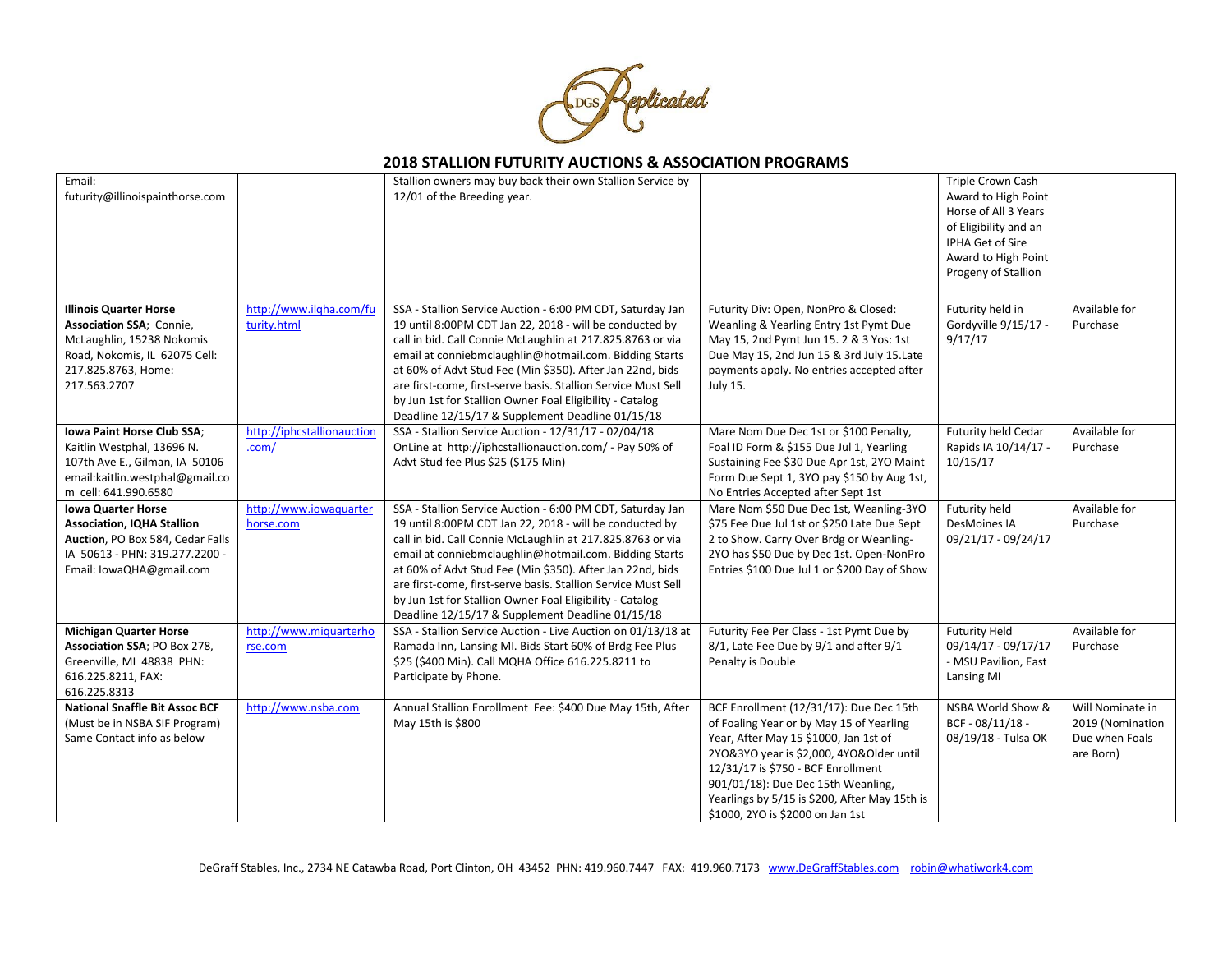

| <b>National Snaffle Bit Assoc Color</b><br><b>Breeders Championship Futurity</b><br>- Same Contact Info as below                                                                   | http://www.nsba.com                                                 | Annual Stallion Nomination Fee: \$500 Due May 15th, After<br>May 15th is \$800 - Stallion Nominator receives 20%, Foal<br>Nominator Receive 10% and Foal Owner Receives 70% of<br>foal earnings.                                                                                                                                                                                                             | Foal Nomination Fees: Weanlings \$125 Due<br>Dec 15th or Yearlings by Dec 16t to May<br>15th - \$200 - Intro Offer through Dec 31,<br>2018 - After May 1th yearlings & Older May<br>Nominate for \$750                                                                                                                                                                         | NSBA World Show &<br>BCF - 08/11/18 -<br>08/19/18 - Tulsa OK                                                                                                                       | Will Advise in<br>2019    |
|------------------------------------------------------------------------------------------------------------------------------------------------------------------------------------|---------------------------------------------------------------------|--------------------------------------------------------------------------------------------------------------------------------------------------------------------------------------------------------------------------------------------------------------------------------------------------------------------------------------------------------------------------------------------------------------|--------------------------------------------------------------------------------------------------------------------------------------------------------------------------------------------------------------------------------------------------------------------------------------------------------------------------------------------------------------------------------|------------------------------------------------------------------------------------------------------------------------------------------------------------------------------------|---------------------------|
| National Snaffle Bit Assoc SIF;<br>Amanda Cormack; 1391 St Paul<br>Avenue, Gurnee, IL 60031;<br>847.623.6722;<br>(fax)<br>847.625.7435;<br>acormack@nsba.com                       | http://www.nsba.com                                                 | SSA - Stallion Service Auction - Breeding Fee x 50% Plus<br>\$100, (\$600 Min), Benefits of Donation: 1 Yr Membership,<br>1 SIF Foal Nomination & 10% Offspring Earnings.                                                                                                                                                                                                                                    | Weanlings sired by sold stallions can be<br>licensed for\$100 by Dec 15. After that<br>horses sired by eligible stallions \$200 until<br>Dec 31 <sup>st</sup> . A new fee structure for Jan 1 of<br>yearling year.                                                                                                                                                             | Purse based on SIF<br>sold breedings and<br>Sanction fees earned<br>in Dual Approved<br>and Special Event<br>Open and Am Classs                                                    | Available for<br>Purchase |
| <b>Ohio Paint Horse Club; SSA</b><br><b>Auction</b> Contact: Tina Eller, 519<br>London Ave., Marysville, OH<br>43040 - Email:<br>ellersheating@hotmail.com -<br>CELL: 937.303.3632 | http://www.ophc.org                                                 | SSA - Stallion Service Auction - Live Bidding Or Mail in<br>Absentee/Phone Bid to Arrive by Friday Prior to Auction -<br>In 2017 Auction on Jan 21st - 50% of Breeding Fee (\$250<br>Min). After Auction; Stud fees may be purchased at 40% of<br>Stud Fee until Jun 1. One Free Entry to both Stallion and<br>Mare Owner of Sold Stallion Service. Weanling, Yearling &<br>2YO Classes offered in Futurity. | Futurity - No Payment Required for<br>Weanling but Entry Due Aug 5th; if late<br>\$100. If not showing but want to remain<br>eligible send notice by Dec 31st to SSA<br>Chairperson. Yearling & 2YOs - \$100 Entry<br>Due Aug 5th or Late \$100/OPHC Halter &<br>Performance Stakes - One Payment of \$50<br>Per Class Due Aug 5th, Penalty \$50 date of<br>show.              | <b>Buckeye Bonanza</b><br>Futurity & Paint O<br>Rama Show - Ashland<br>Co Fairgrounds -<br>09/02/17 - 09/03/17                                                                     | Available for<br>Purchase |
| <b>Oregon Paint Horse</b><br><b>Breeders/Triple Crown</b><br>Futurities; Edie Hill, PO Box<br>1258, Long Beach, WA 98631;<br>541.490.4658;                                         | http://www.ophb-tcf.org                                             | Annual StallionListing Fee - \$150 Due 11/30/17, or \$300<br>Due 12/31/17 or \$450 Due 1/01/18.                                                                                                                                                                                                                                                                                                              | Mare Nomination 475 Due Mar 1, or \$150<br>by May 1 or \$225 Due at Futurity -<br>Weanling 1st Pymt Due Jul 15th, 2nd Pymt<br>Due Aug 15 - Yearling Halter 1st Pymt Due<br>Feb 15th & 2nd Pymt Due Mar 15th, Halter<br>Longeline 1st Pymt Due Mar 15th & 2nd<br>Due May 15th. Jr/NonPro&3YO HUS&WP<br>1st Pymt Due Mar 15, 2nd Due Apr 15th -<br>06/19-06/25/17 Central Pt, OR | 2017 OPHB Weanling<br>Held in Albany, OR<br>$10/27 - 29/17$ ,<br><b>Yearling Halter</b><br>05/12-14/17 at<br>Colorpalooza-OR,<br>Yearling LL 06/19-<br>25/17 Central Point,<br>OR, | Listed                    |
| Pennsylvania QHA QIP;<br>Ashleigh Egan, 253 Mt. Eagle<br>Rd., Howard PA 16841,<br>honeydfarm8@gmail.com                                                                            | http://www.pqha.org                                                 | Donated Breeding to PQHA QIP; Quality Improvement<br>Program - Sell for 50% of Advertised Fee plus \$10. Not an<br>auction. Breeding may be reserved by stallion owner.<br>Purchaser must be member PQHA.                                                                                                                                                                                                    | N/A                                                                                                                                                                                                                                                                                                                                                                            | N/A                                                                                                                                                                                | Available for<br>Purchase |
| Premier Quarter Sires, LLC, PO<br>Box 2373, Weatherford TX<br>76086, PHN 608.235.4804 Fax:<br>469.481.2162 Claire Binkowski<br>Email:<br>premierpaintsires@gmail.com               | htttp://www.PremierQua<br>rterSires.com                             | Stallion Nomination: \$500 Nomination Due 11/15/17 and<br>\$2500 Balance Due Jan 31st and Donate one breeding to<br>Stallion Service Auction - 60% of Stud Fee                                                                                                                                                                                                                                               | No Mare Nomination in PQS. Limited series<br>- \$250 per class or \$250 penalty Due based<br>on show dated (approx May 19 for 1st<br>show and Jun 9 for 2nd show) Closed<br>futurity - Western LL, 2/3 Open & NP WP &<br>HUS Yrlg LL, 2/3 Open & NP HUS> Limited<br>series - 3 YO Ltd Horse/Rider WP/HUS                                                                       | 2 or 3 Shows - PQS<br>Will not start prior to<br>Jul 4                                                                                                                             | Available for<br>Purchase |
| <b>Southern Belle Invitation</b><br>Futurity; C/O Ohio Quarter<br>Horse Assoc., PO Box 209,<br>Richwood, OH 43344, Rhonda                                                          | http://www.quarterhors<br>econgress.com/southern-<br>belle-breeders | SSA - Stallion Service Auction - Breeding Fee x 50% Plus<br>\$100, (\$600 Min) or Stallion owner may pay before<br>mentioned fee. Breedings on sale Oct 1st. Classes                                                                                                                                                                                                                                         | Offspring must enter corresponding QH<br><b>Congress Class and meet Congress</b><br>deadlines: 3YO WP \$500 Nomination Due<br>Apr 1, \$750 Sustain Due Jun 1, Final Pymt                                                                                                                                                                                                       | Futurity held in<br>Columbus Ohio in<br>conjunction with<br><b>Quarter Horse</b>                                                                                                   | Available for<br>Purchase |

DeGraff Stables, Inc., 2734 NE Catawba Road, Port Clinton, OH 43452 PHN: 419.960.7447 FAX: 419.960.7173 [www.DeGraffStables.com](http://www.degraffstables.com/) [robin@whatiwork4.com](mailto:robin@whatiwork4.com)